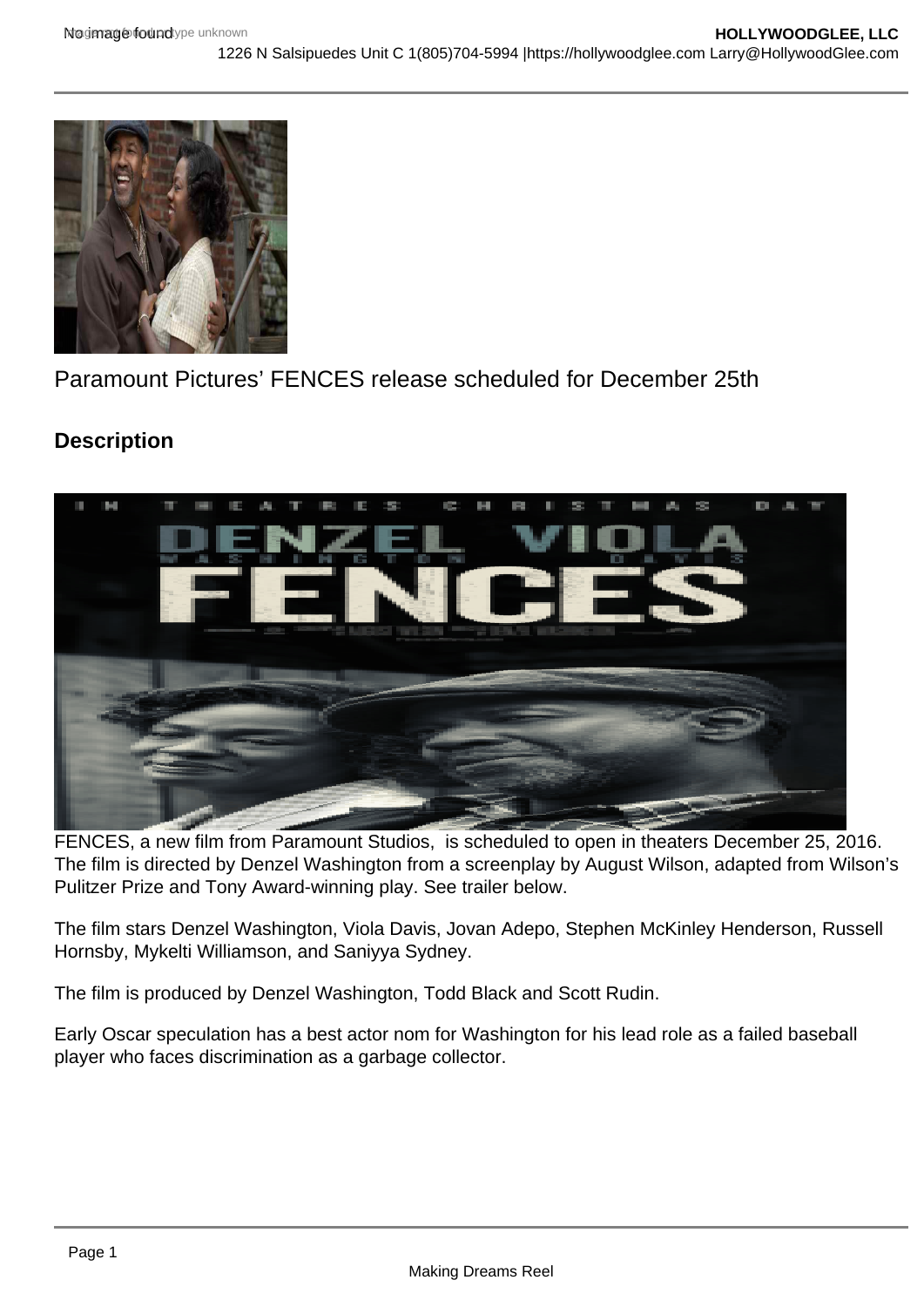

(Press materials provided by Paramount Studios)

## **Category**

- 1. Feature Film
- 2. Hollywood

# **Tags**

- 1. Actor
- 2. August Wilson
- 3. Denzel
- 4. Denzel Washington
- 5. Director
- 6. Fences
- 7. Film
- 8. Filmmaking
- 9. Jovan Adepo
- 10. Mykelti Williamson
- 11. Oscar
- 12. Pulitzer
- 13. Russell Hornsby,
- 14. Saniyya Sydney
- 15. Scott Rudin
- 16. screenwriter.
- 17. Stephen McKinley Henderson
- 18. Todd Black
- 19. Tony